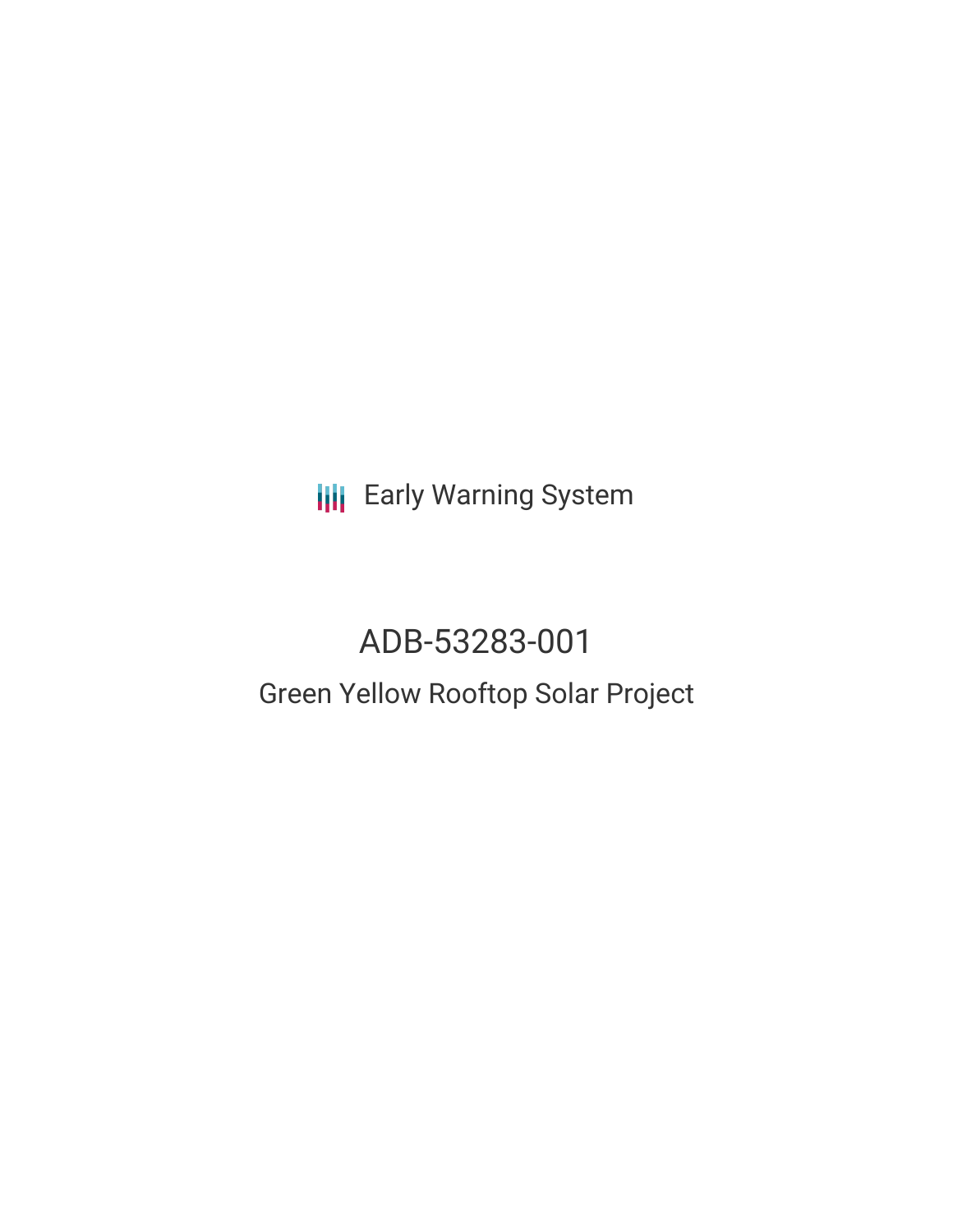

# **Quick Facts**

| <b>Countries</b>               | Thailand                                |
|--------------------------------|-----------------------------------------|
| <b>Financial Institutions</b>  | Asian Development Bank (ADB)            |
| <b>Status</b>                  | Proposed                                |
| <b>Bank Risk Rating</b>        | C                                       |
| <b>Voting Date</b>             | 2020-03-18                              |
| <b>Borrower</b>                | Green Yellow Solar 1 (Thailand) Co. Ltd |
| <b>Sectors</b>                 | Energy                                  |
| <b>Investment Type(s)</b>      | Loan                                    |
| <b>Investment Amount (USD)</b> | $$14.47$ million                        |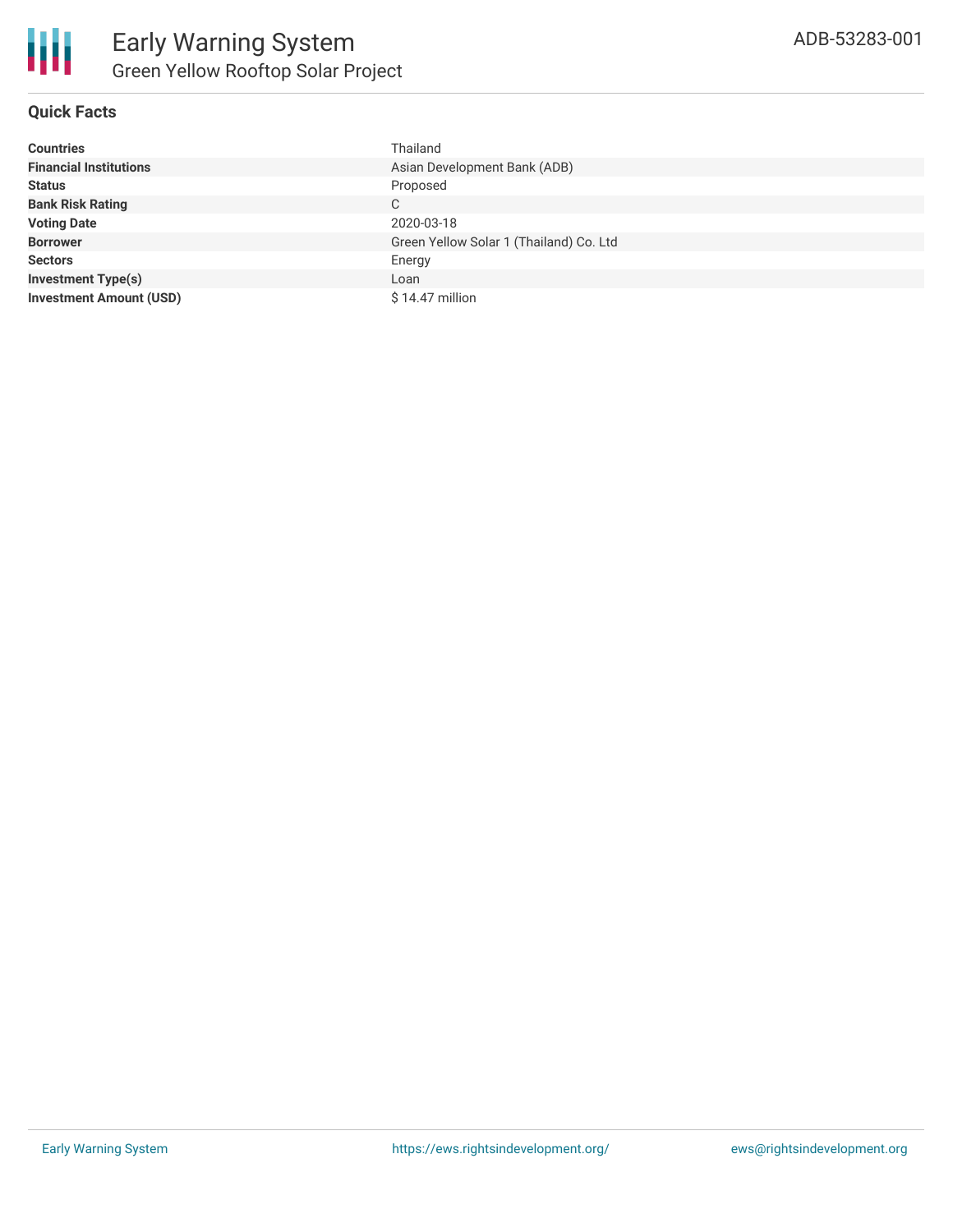

# **Project Description**

According to the bank's website, "The project entails 92 solar photovoltaic systems located on the premises of large commercial and industrial consumers throughout Thailand with a total installed capacity of 60.3 megawatts (MW)."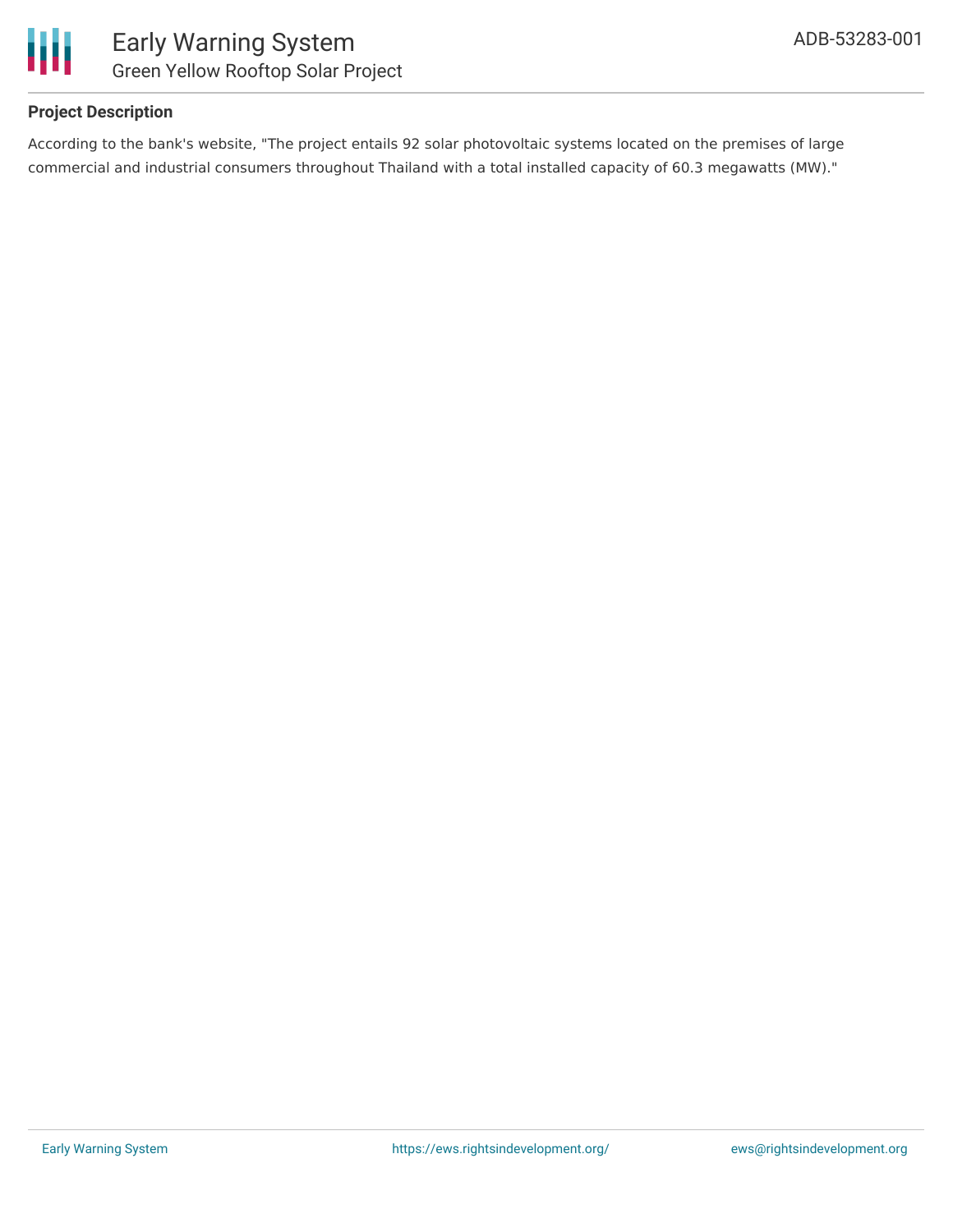## **Investment Description**

Asian Development Bank (ADB)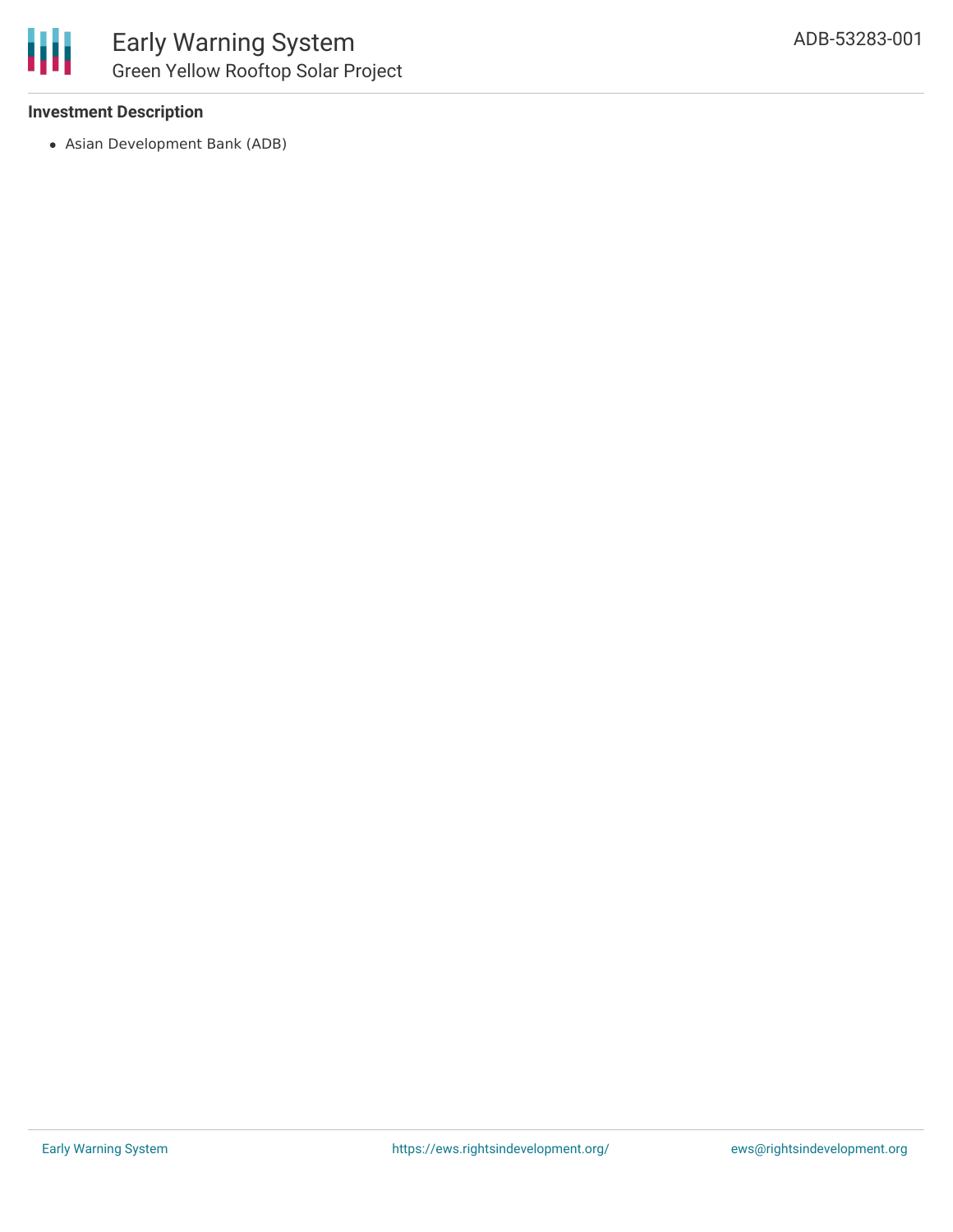

# Early Warning System Green Yellow Rooftop Solar Project

| <b>Private Actor 1</b>   | <b>Private Actor</b><br>Role | <b>Private Actor</b><br>1 Sector | <b>Relation</b>          | <b>Private Actor 2</b>                  | <b>Private Actor</b><br>2 Role | <b>Private Actor</b><br>2 Sector |
|--------------------------|------------------------------|----------------------------------|--------------------------|-----------------------------------------|--------------------------------|----------------------------------|
| $\overline{\phantom{a}}$ | $\overline{\phantom{0}}$     |                                  | $\sim$                   | Green Yellow Solar 1 (Thailand) Co. Ltd | Client                         | $\sim$                           |
|                          | $\overline{\phantom{a}}$     |                                  | $\overline{\phantom{a}}$ | <b>GreenYellow SAS</b>                  | Investor                       | $\overline{\phantom{a}}$         |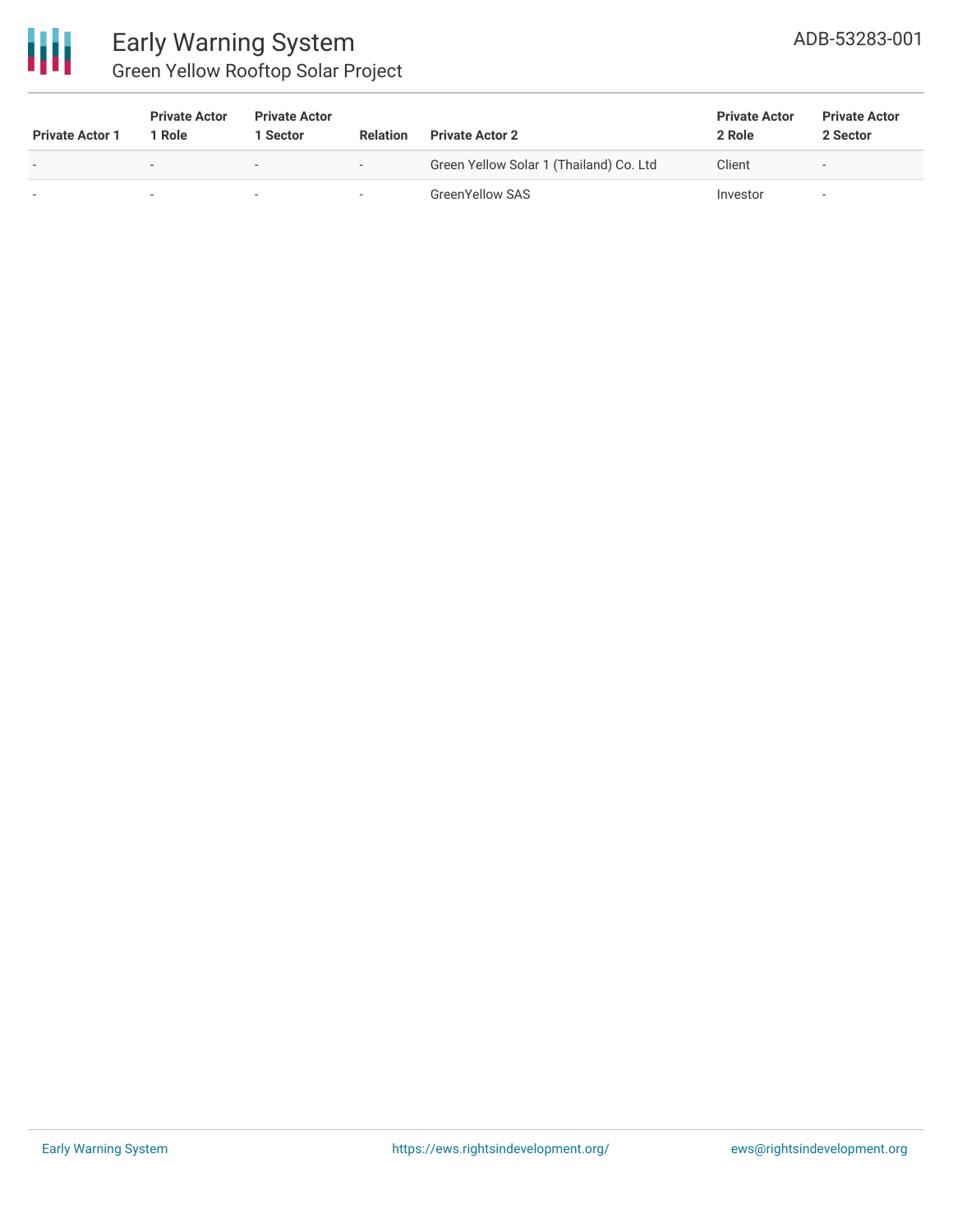

## **Contact Information**

Responsible ADB Officer Lockhart, Robert S.

### ACCESS TO INFORMATION

You can submit an information request for project information at: https://www.adb.org/forms/request-information-form

ADB has a two-stage appeals process for requesters who believe that ADB has denied their request for information in violation of its Access to Information Policy. You can learn more about filing an appeal at: https://www.adb.org/site/disclosure/appeals

### ACCOUNTABILITY MECHANISM OF ADB

The Accountability Mechanism is an independent complaint mechanism and fact-finding body for people who believe they are likely to be, or have been, adversely affected by an Asian Development Bank-financed project. If you submit a complaint to the Accountability Mechanism, they may investigate to assess whether the Asian Development Bank is following its own policies and procedures for preventing harm to people or the environment. You can learn more about the Accountability Mechanism and how to file a complaint at: http://www.adb.org/site/accountability-mechanism/main.